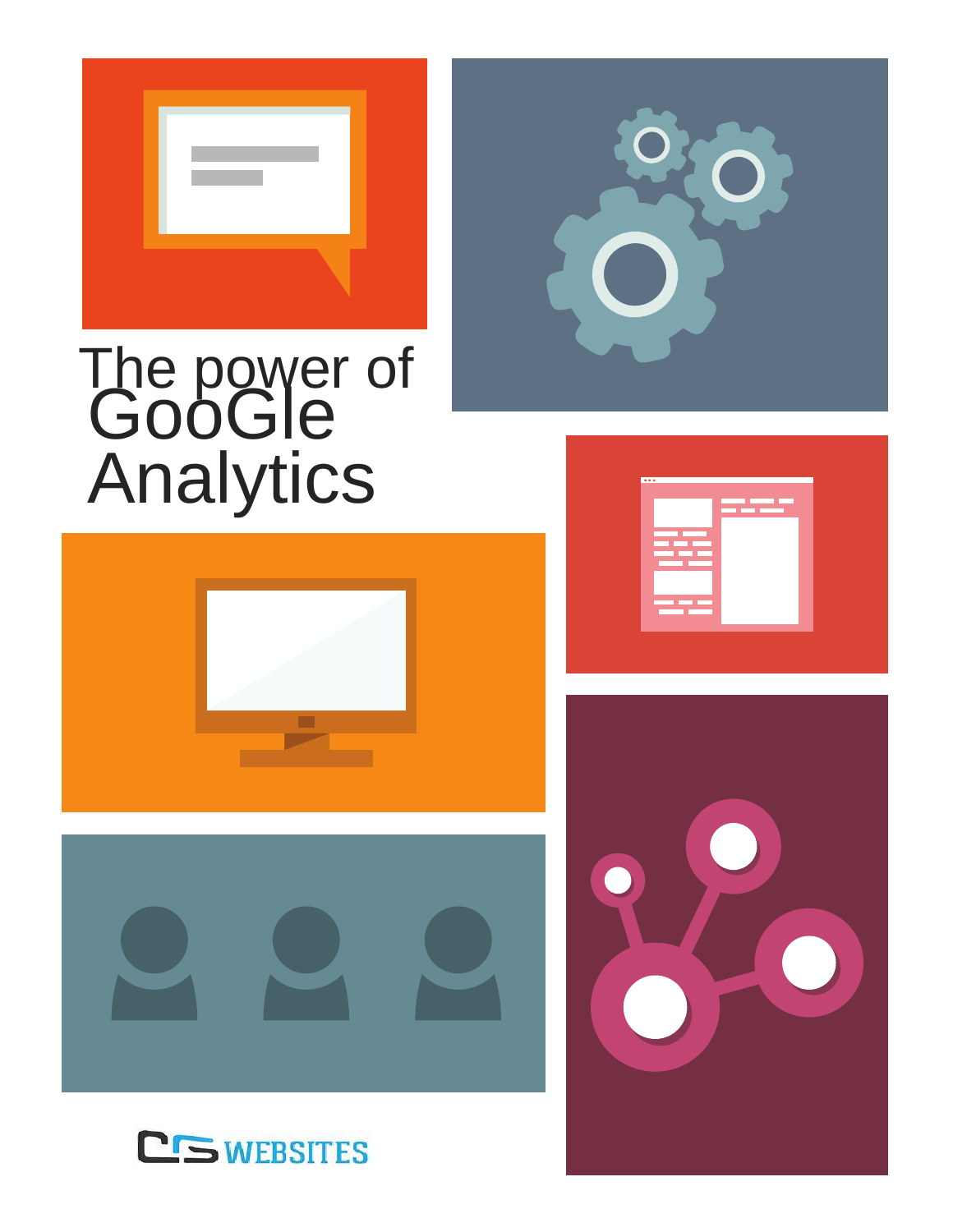## in this eBook you will learn:

- What is Google Analytics.  $\overline{\mathbf{1}}$
- Why Data Charts Rock.  $\overline{2}$
- Analytics: Improve Your Site. 3
- Google Analytics: How to Make it Happen. 4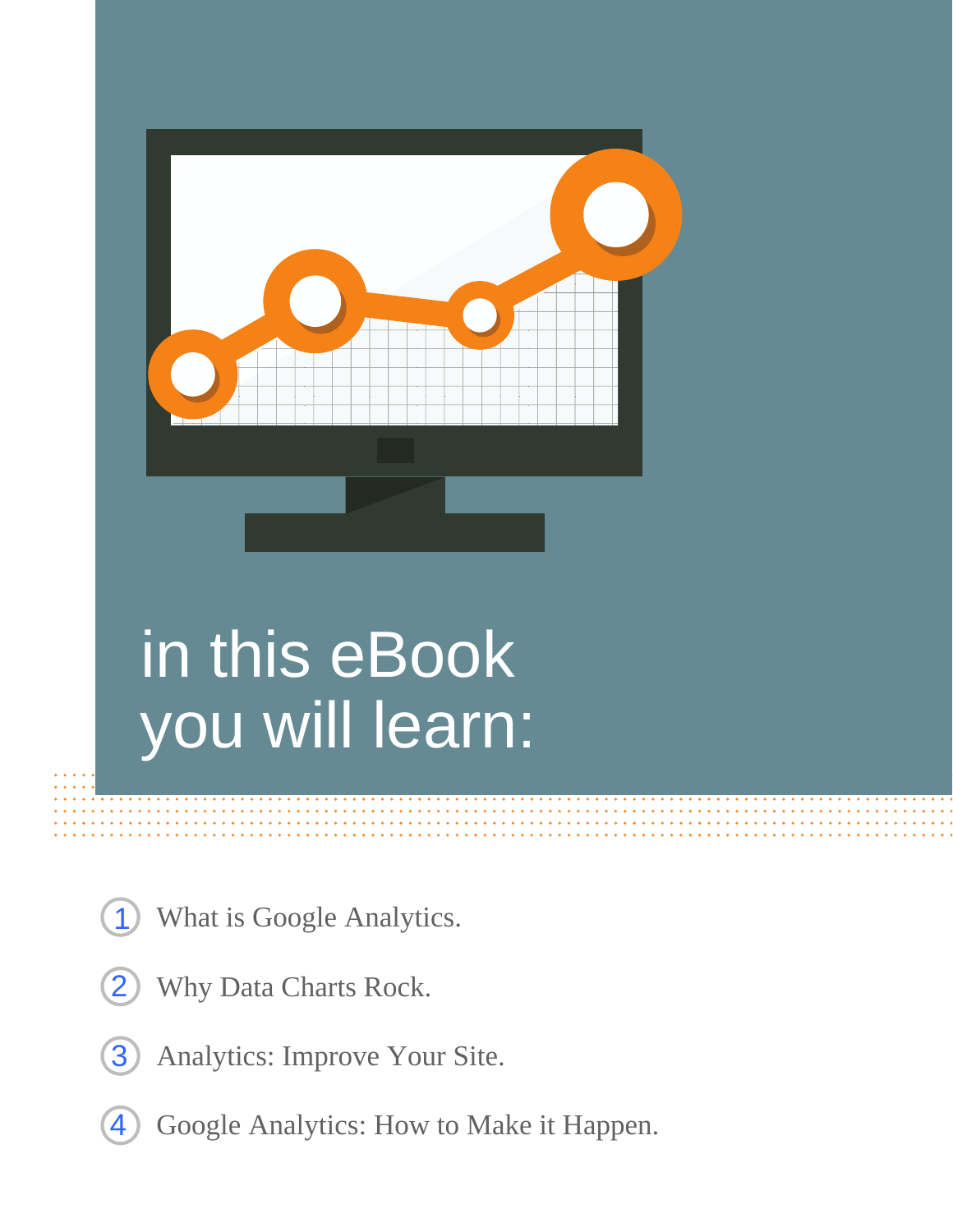### **10 What is... GooGle analytics:**

Google Analytics keeps track of a lot of information about your website's visitors!

- > It tells you where each visitor is coming from (known in the tech world as Traffic Source). It lets you know if most of your visitors come from Google, or from a direct link to your website, or from typing in your web address, etc.
- > It lets you know how long each visitor stayed on the site which in turn let's you know how engaging your website is. If people are only staying on your website for 20 seconds, your site needs a change!
- > It shows you your bounce rate. This is important. Bounce rate represents the percentage of visitors to a site who leave the site after viewing only one page. You want people to want to continue exploring your website rather than skip out after the first page they see.
- > It lets you know which pages have been viewed the most and which pages have been viewed the least.
- > And MUCH more...

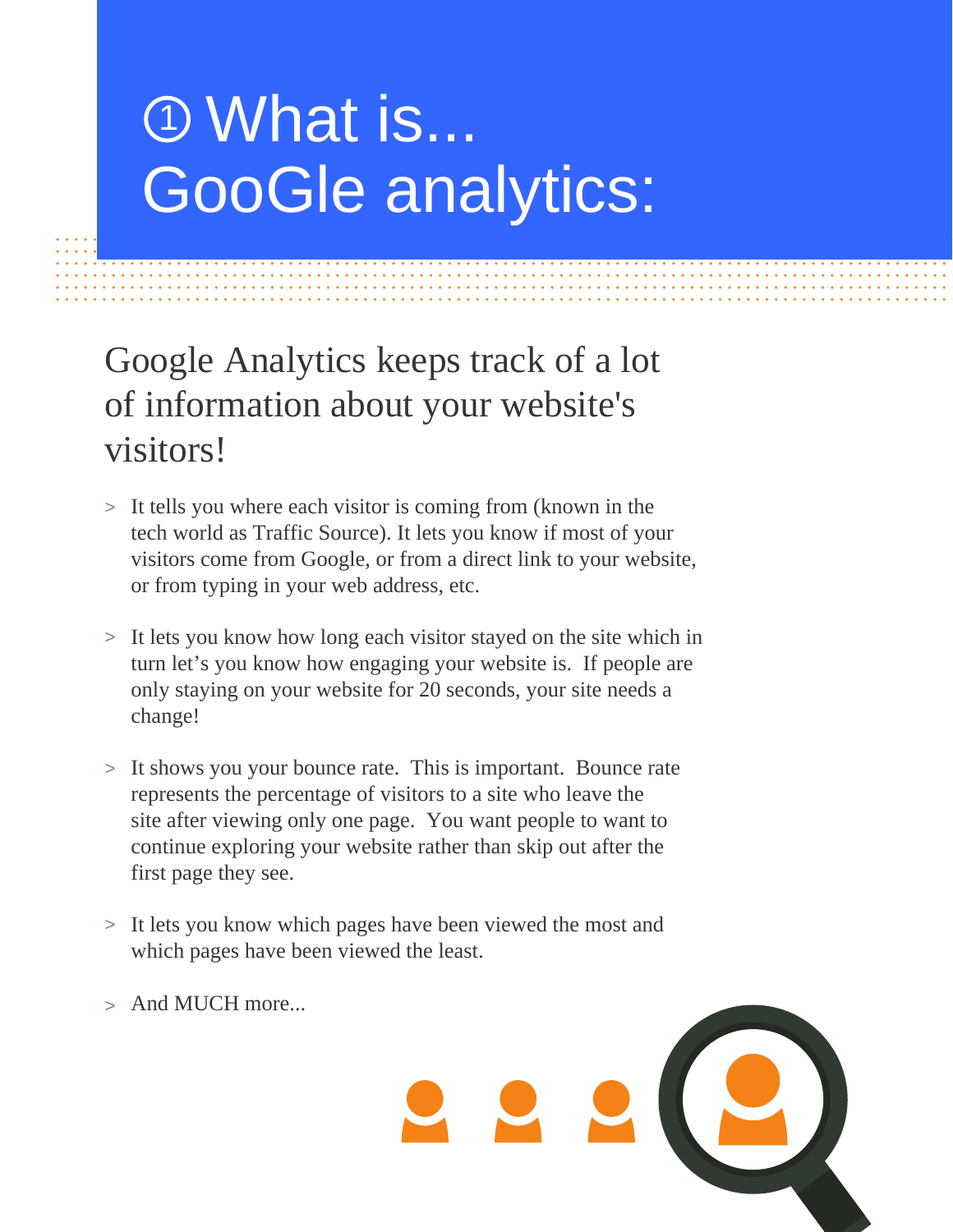### <sup>2</sup> Why Data: Charts Rock!

Sometimes charts can be fun. These charts are fun. They show you how/when/where you website is being viewed.

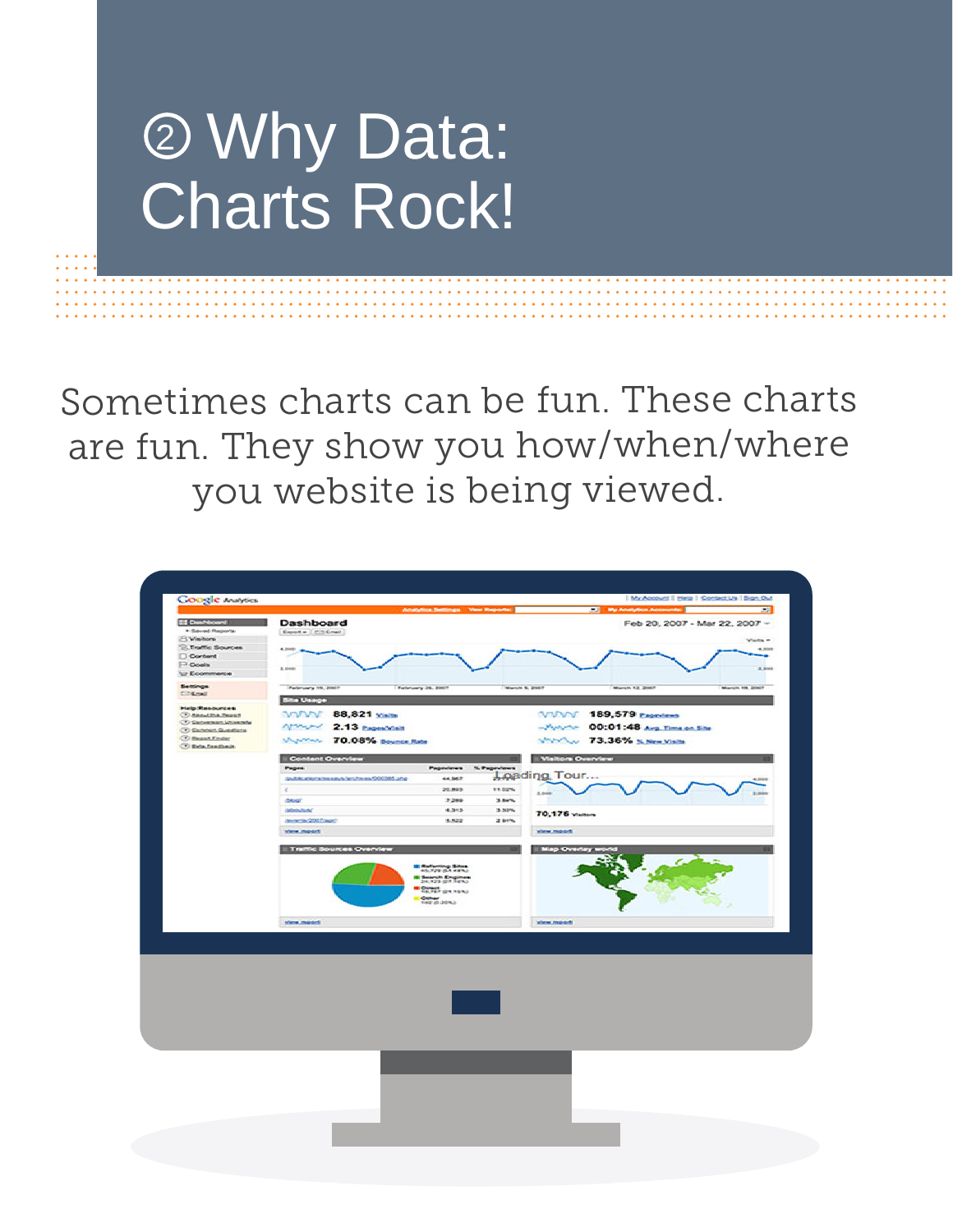#### 3 AnAlytics: improve your site

Google Analytics will show you what is working with your site and what needs to be reworked.

- > For example, let's say your run an accounting frm. You wanted to make your site different and set it apart from other firm's websites. To do so, you added some goofy pictures of the accountants along with the standard professional pictures on the About Us page. Now you're checking the data on your site and you've discovered that once visitors view the About Us page, 80% of them leave the site. So maybe people don't necessarily want a goofy accountant. Now you know, and can change that.
- > The point is that data, and here Google Analytics, gives you the information on how to change and improve your site. And doing that, makes good business sense.